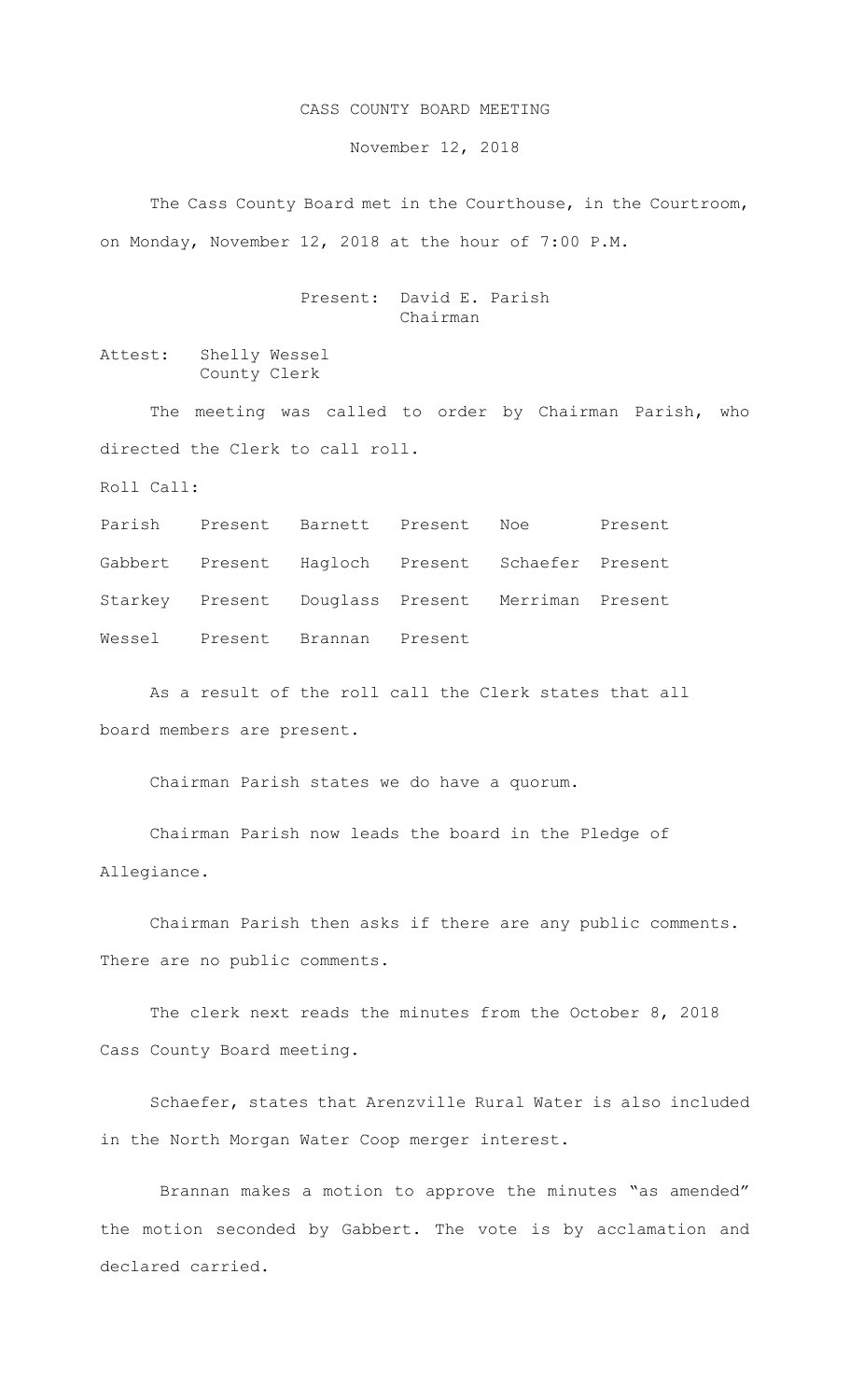The Chairman directs the clerk to read the correspondence.

The Clerk would like to thank the Beardstown City employees that assisted with picking up and setting up polling locations in Beardstown.

The clerk would also like to thank Travis Cox the Election Computer Operator.

Chairman Parish next calls for reports from the standing committees:

Barnett, reporting for the Courthouse and Jail Committee, states the committee met and approved all bills as presented.

Hagloch, chairman of the Road and Bridge committee reports the committee met on November 5th and approved all bills.

Merriman, Chairman of Public Safety, Environment and Housing Committee reports they met on October 22, 2018.

Merriman states that he received the monthly report from ESDA director, Roger Lauder.

Merriman, also advised that he attended the E911 meeting where he was alerted to a hotspot issue due to a power cord. They will be searching for a solution.

Merriman, states Animal Control met on October 25.

They picked up eight dogs, three were adopted and five were euthanized.

Merriman, states that they received a letter of resignation from Bob Fair effective November 15, 2018

Brannon reports that the Housing Committee met on October 18th.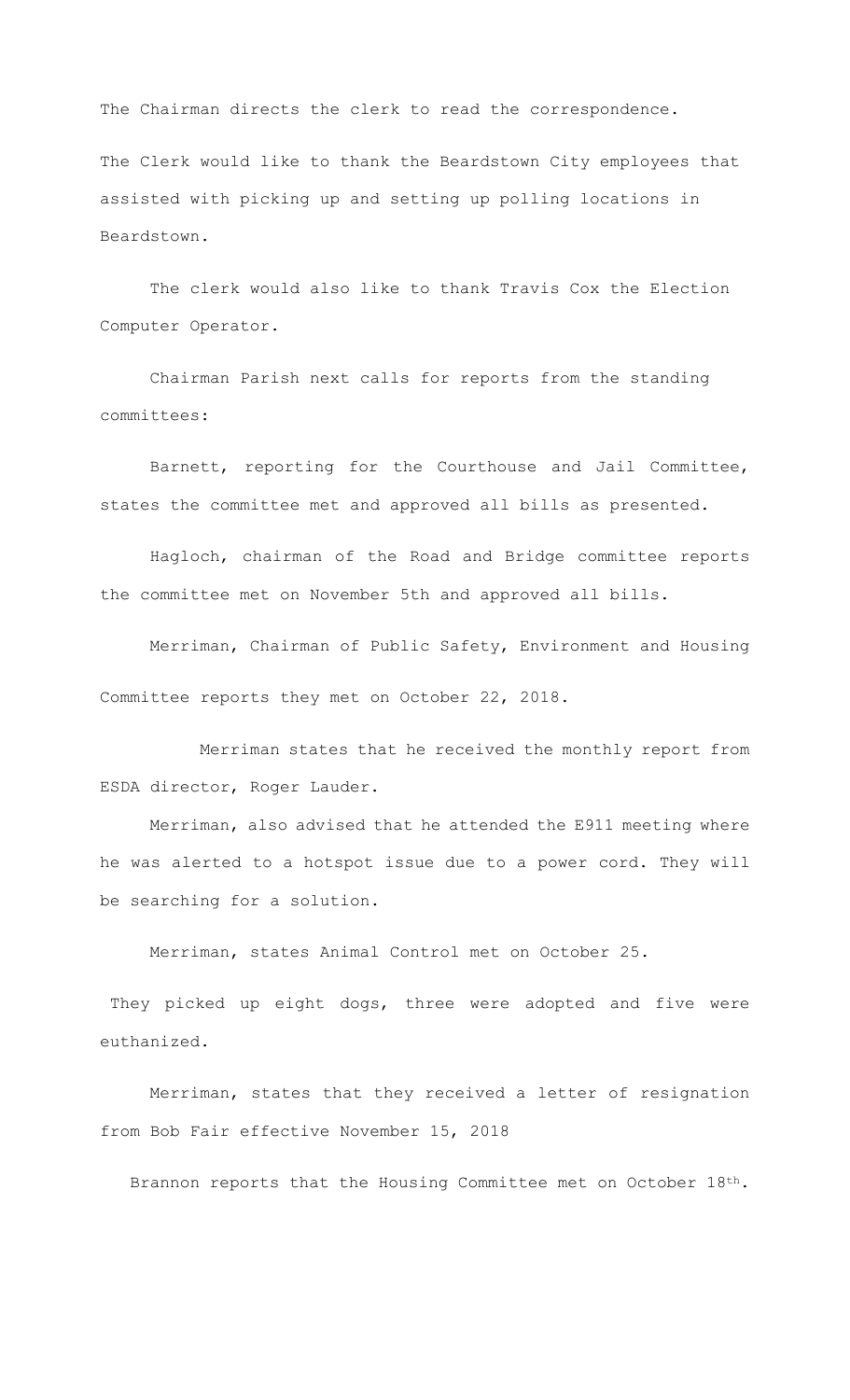The Rushville Affordable Housing hopes to be breaking ground in late winter of 2020 and that the Cass County Housing Authority will receive a management fee for overseeing the project.

Brannan, reports that the Health Department is starting to receive grant money.

 Rebecca Miller has resigned so they are currently searching for someone to replace her.

 Brannan, states staff evaluations are currently being conducted.

Barnett, Chairman of the Road and Bridge Committee, states that he will be meeting with the new director of Sunrise FS and Mark Hobrock of Western Grain to discuss a contribution to the Cass County Ambulance.

 Merriman, Chairman of the Supervisor of Assessments Committee, states a meeting was held in October 29, 2018.

Merriman, states that the board of review process is complete.

Merriman, reports that they currently have two court cases and one person has filed with P-tab. Next meeting will be held on November 19, at 6:00 pm.

Hagloch, Chairman of the Insurance and Bonds Committee, reports a meeting with the employees was held on October 16 at T.O's to discuss the new insurance costs and to answer any questions.

Hagloch, Liaison for E-9-1-1 states the committee met on October 22nd and approved all bills.

Schaefer, Liaison for Arenzville Rural Water states the engineer has started working on the required paperwork for Phase 3.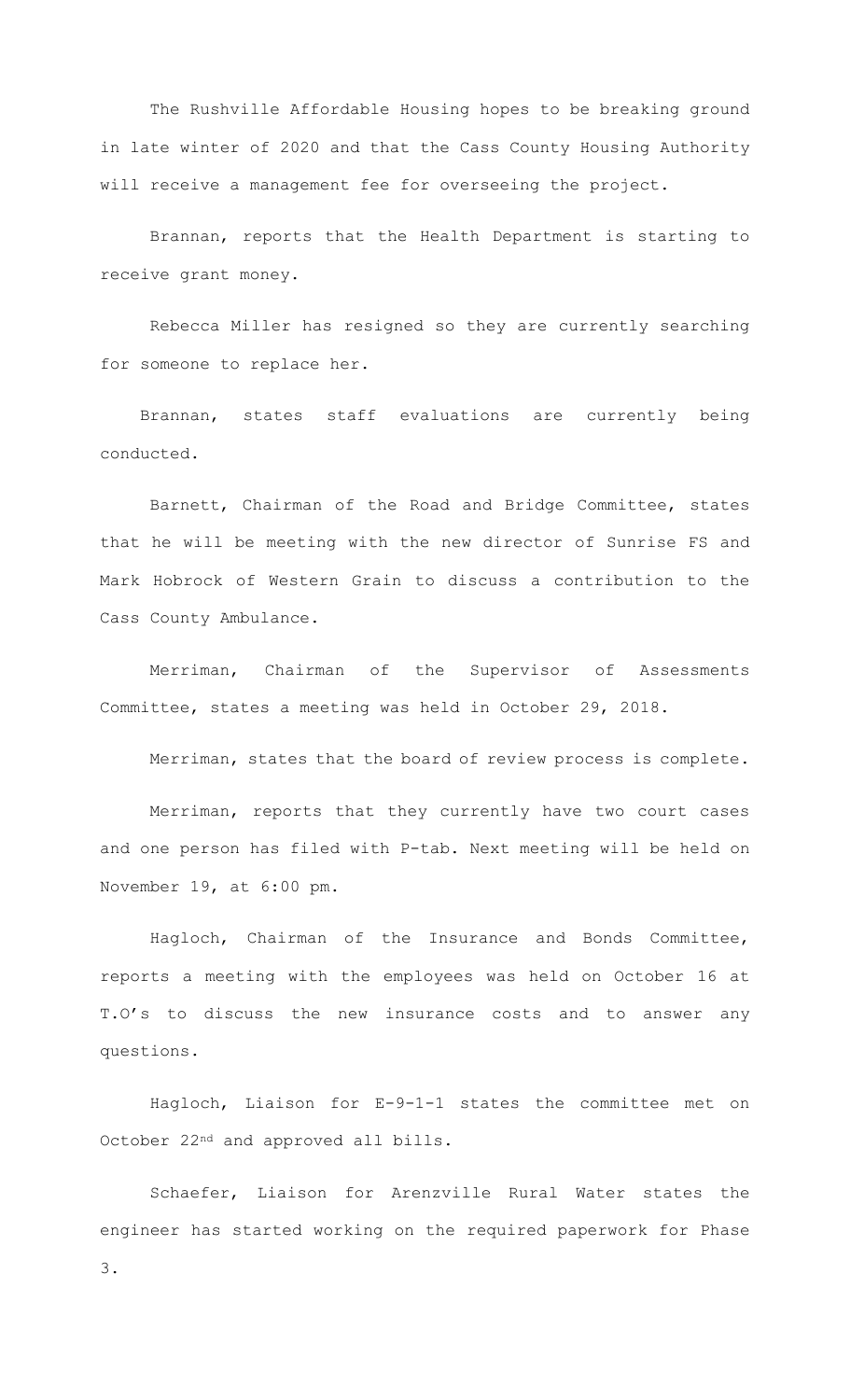Schaefer, states that the Community Hope and Recovery Center will be having a Thanksgiving dinner, but they will need donations and volunteers.

There are no reports from the following committees: Finance and Judiciary Legislative Liquor control Economic Development Policies & Procedures Cass Rural Water MCS OEDC Tourism TIF

The board now moves on to new business.

Chairman Parish presents the Appointment of Harold Kuhlmann to Cass County Board of Review, Laymon Carter and Valeria Martinez to the Cass County Housing Authority, Mike Ryan and Paul Booth to Cass County E-9-1-1 Board and Aaron Stock to the Valley Drainage and Levy District.

Merriman makes a motion to approve the appointments and Douglass seconds the motion. The vote is by acclamation and declared carried.

Chairman Parish next presents the Devnet Contract.

Travis Cox, states the reason we are changing the Software Companies is because the lack of updates on the Manatron system,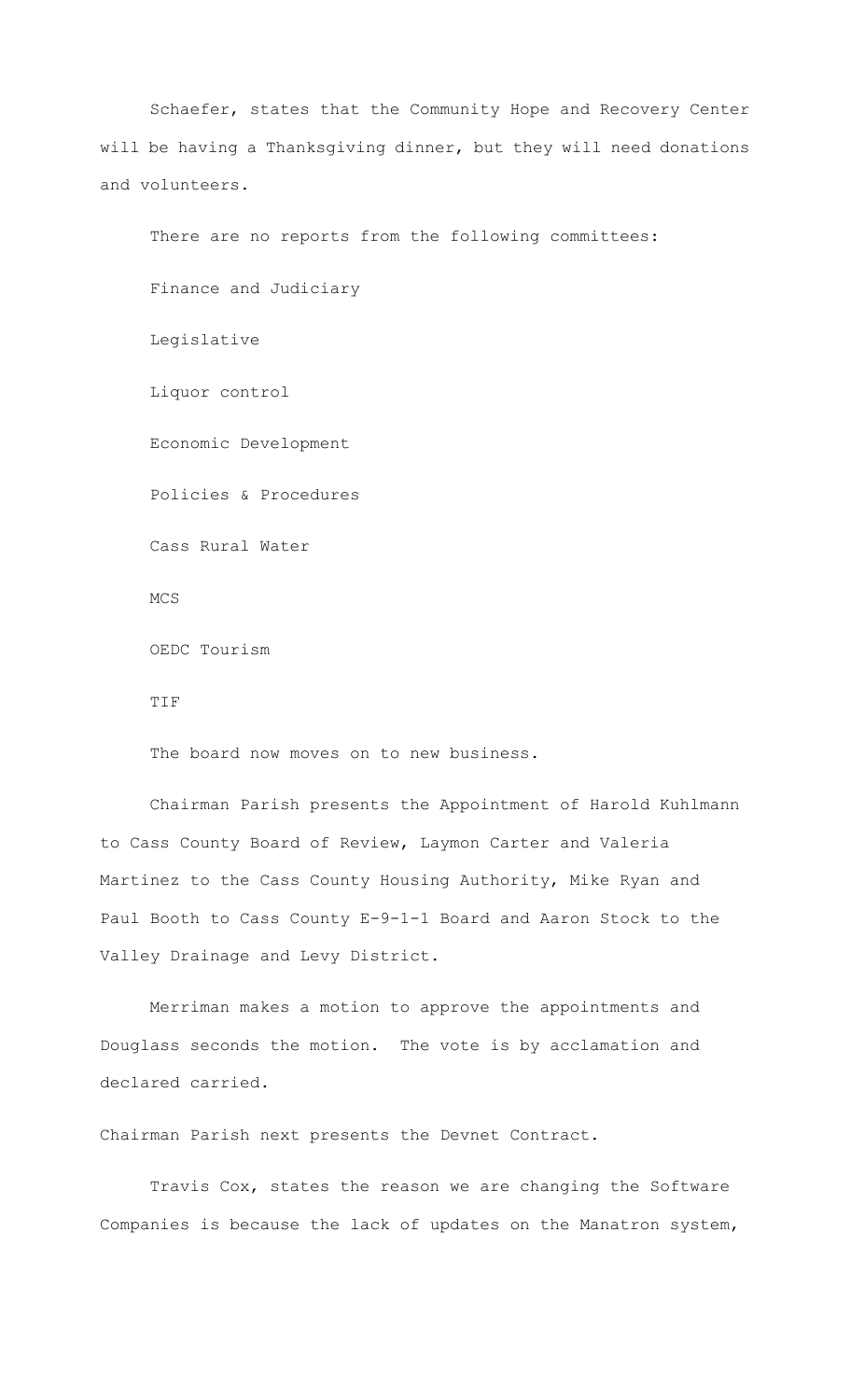Devnet will cost about fifteen thousand dollars less than Manatron.

Schaefer makes a motion to approve the DEVNET Contract and Starkey seconds the motion. The vote is by acclamation and declared carried.

Chairman Parish next presents a Cass County Trustee Resolution to the board.

Barnett makes a motion to approve the Resolution and Wessel seconds the motion. The vote is by acclamation and declared carried.

Chairman Parish next presents the Fiscal Year 2018-2019 Cass County Budget and Levies for approval.

A motion to approve the 2018 -2019 Budget and Levies is made by Merriman and seconded by Schaefer. The vote is by acclamation and declared carried.

Other New Business:

The clerk presents Bob Fairs resignation as Animal Control Administrator effective November 15, 2018.

A motion to receive the resignation is made by Brannan and seconded by Starkey. The vote is by acclamation and declared carried.

The clerk next presents the monthly reports for the Sheriff, Treasurer, Zoning Officer, Public Defender, County Clerk, Circuit Clerk, Death Examiner and Maintenance Engineer.

A motion to receive the reports is made by Douglass and seconded by Hagloch. The vote is by acclamation and declared carried.

The approval of claims is next presented.